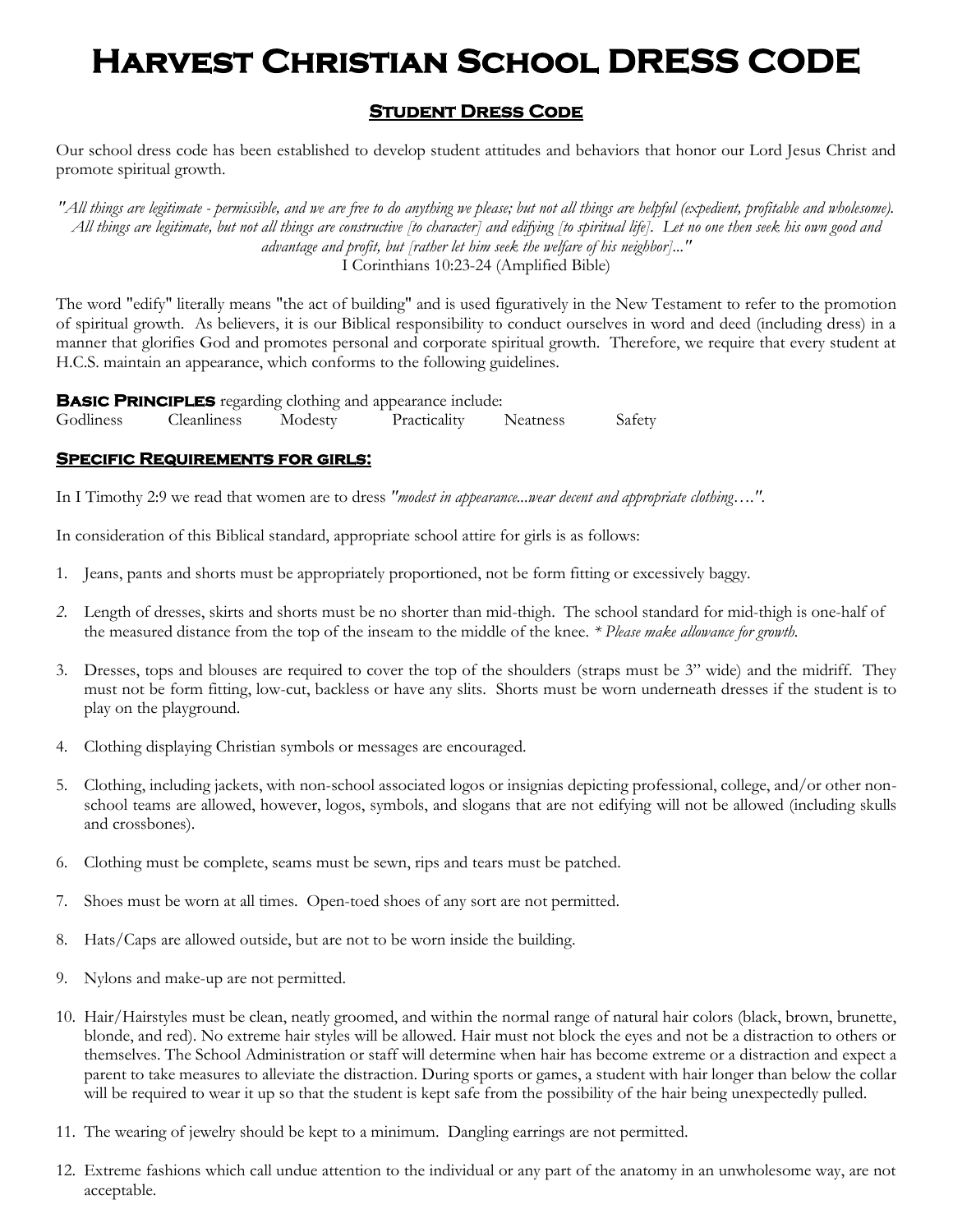#### **Specific requirements for boys:**

In I Timothy 4:12 we read*, "Let no one despise or think less of you because of your youth, but be an example (pattern) for the believers, in speech, in conduct, in love, in faith and in purity."*

In consideration of this Biblical standard, appropriate attire for boys is as follows:

- 1. Jeans, pants and shorts must be appropriately proportioned. They must not be too tight or excessively baggy. All pants or shorts must be worn at the waist. Undergarments must never be visible above or below outer clothing.
- 2. Length of shorts must be no shorter than mid-thigh. The school standard for mid-thigh is one-half of the measured distance from the top of the inseam to the middle of the knee. *\* Please make allowance for growth.*
- 3. Clothing displaying Christian symbols or messages are encouraged.
- 4. Clothing, including jackets, with non-school associated logos or insignias depicting professional, college, and/or other nonschool teams are allowed, however, logos, symbols, and slogans that are not edifying will not be allowed (including skulls and crossbones).
- 5. Clothing must be complete, seams must be sewn, rips and tears must be patched.
- 6. Shoes must be worn at all times. Open-toed shoes of any sort are not permitted.
- 7. Hats/caps are allowed outside, but are not to be worn inside the building.
- 8. Hair/Hairstyles must be clean, neatly groomed, and within the normal range of natural hair colors (black, brown, brunette, blonde, and red). No extreme hair styles will be allowed. Hair must not block the eyes and not be a distraction to others or themselves. The School Administration or staff will determine when hair has become extreme or a distraction and expect a parent to take measures to alleviate the distraction. During sports or games, a student with hair longer than below the collar will be required to wear it up so that the student is kept safe from the possibility of the hair being unexpectedly pulled.
- 9. Earrings, nail polish, hair accessories, or other female related items are not permitted to be worn by males.
- 10. Extreme fashions which call undue attention to the individual or any part of the anatomy in an unwholesome way, are not acceptable.

#### **\* From time to time the Administration may determine some manner of appearance not mentioned in this Dress Code to be inappropriate and thus will not be permitted.**

Students who are not dressed in compliance with this Dress Code will be removed from school activities and parents will be contacted and asked to provide a change of clothes. Students will be allowed to return to school functions once they are dressed in conformance with the provisions of this dress code.